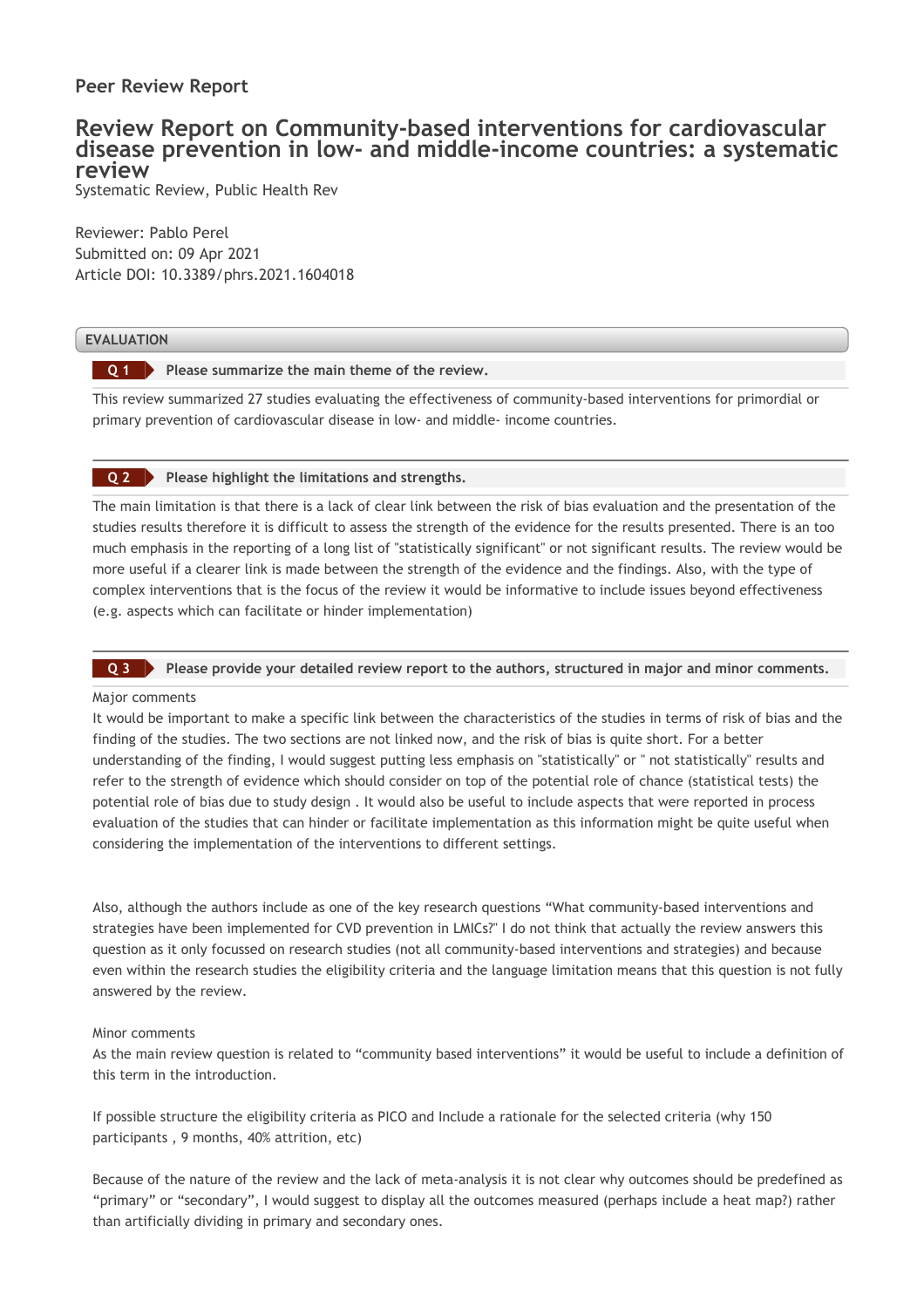Would be useful to include the search terms in the search strategy ( not sure if I missed them but could not find them)

I would suggest to expand the discussion and details of risk of bias (and, as mentioned before, link specifically the bias with the result section)

It would also be interesting to report how many of the studies clearly described the intervention (a major limitation in complex intervention studies)

For presenting the overall results in the "Variety of community-based interventions" section it might make the reading easier if the authors structure this on a table or figure What (content of the intervention) , where (setting, including clinical and geographical setting) and how (who were involved in delivering the intervention) or any other format that authors might consider appropriate.

As mentioned before I would suggest to put less emphasis on "positive" or significant studies in the conclusion , also highlights research needs in relation to current methodological limitations





**Does the manuscript cover the issue in an objective and analytical manner**

Yes.